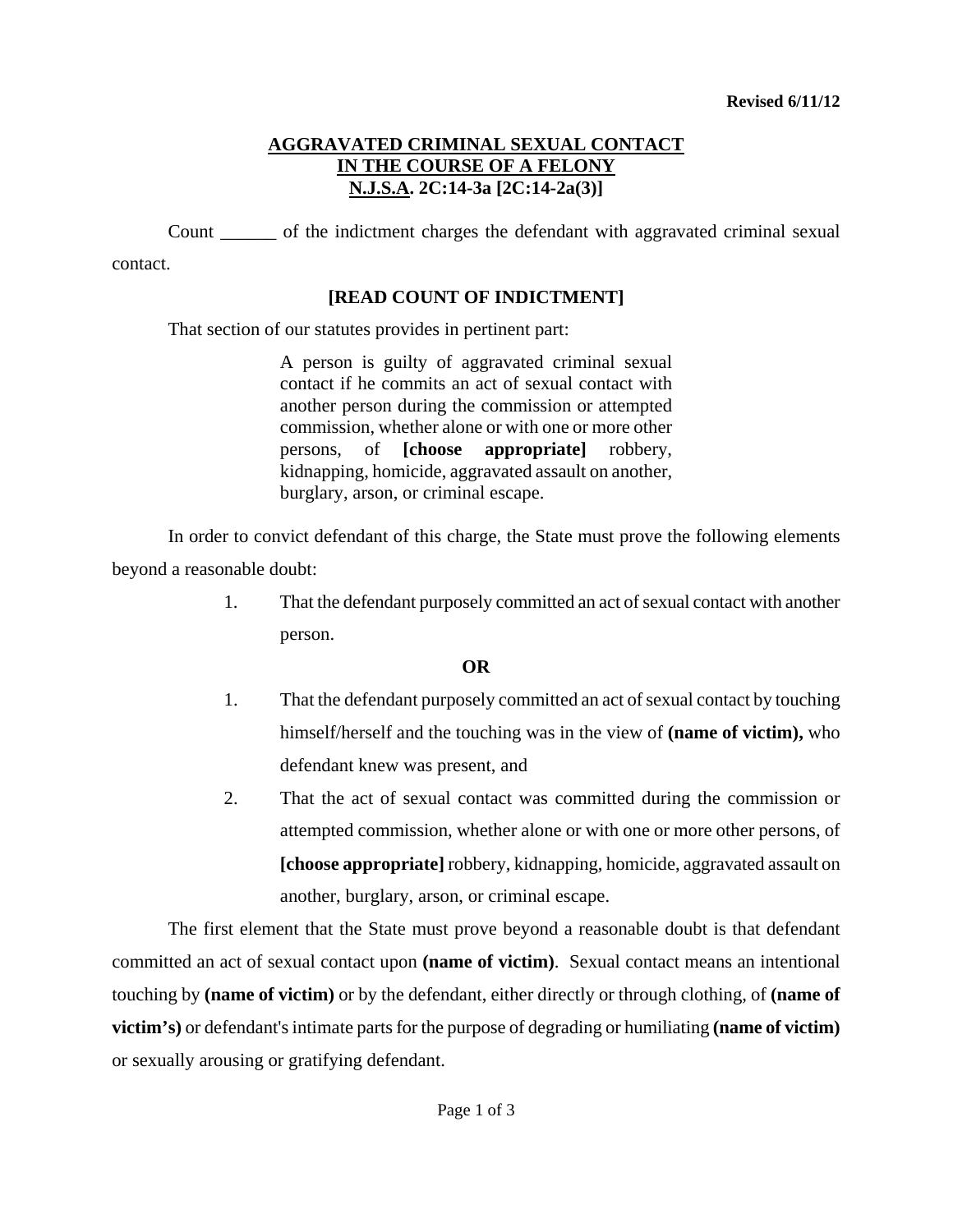#### **AGGRAVATED CRIMINAL SEXUAL CONTACT IN THE COURSE OF A FELONY N.J.S.A. 2C:14-3a [2C:14-2a(3)]**

Intimate parts means **[CHOOSE APPROPRIATE]** sexual organs, genital area, anal area, inner thigh, groin, buttock or breast of a person.

To find that defendant committed an act of criminal sexual contact, you must find beyond a reasonable doubt both that the touching was intentional and that it was done with the purpose of degrading or humiliating **(name of victim)** or sexually arousing or gratifying the defendant.

Intentional means purposeful. A person acts purposely with respect to the nature of his/her conduct or a result thereof if it is his/her conscious object to engage in conduct of that nature or to cause such a result. A person acts purposely with respect to the attendant circumstances if he/she is aware of the existence of such circumstances or believes or hopes that they exist.

**[WHEN DEFENDANT IS CHARGED WITH TOUCHING HIMSELF/HERSELF, ADD THE FOLLOWING:** The State must prove beyond a reasonable doubt that the touching was in view of the victim whom the defendant knew to be present.<sup>[1](#page-0-0)</sup> The State is not required to prove that **(name of victim)** actually observed or witnessed the alleged sexual contact. Rather, the State must prove that the alleged sexual contact occurred in the view of **(name of victim)**. "Field of vision" is not limited to the visual direction in which the alleged victim is focused upon at the particular time when the alleged sexual contact is said to have occurred. Field of vision includes the areas that (name of victim) was capable of viewing.<sup>[2](#page-1-0)</sup> The State must prove beyond a reasonable doubt that **(name of victim)** was present.

<span id="page-1-1"></span><span id="page-1-0"></span>A person acts knowingly with respect to the nature of his/her conduct or the attendant circumstances if he/she is aware that the conduct is of that nature or that such circumstances exist or the person is aware of a high probability of their existence. A person acts knowingly with respect to a result of the conduct if he/she is aware that it is practically certain that the conduct will cause a result. "Knowing," "with knowledge," or equivalent terms have the same meaning.]

Purpose [and knowledge] [is] [are] [a] condition[s] of the mind. [It] [They] cannot be seen. Often, [it] [they] can only be determined by inference from defendant's conduct, words or acts. A state of mind is rarely susceptible of direct proof but must ordinarily be inferred from the facts. Therefore, it is not necessary that the State produce witnesses to testify that an accused said that

State v. Zeidell, 154 N.J. 417 (1998).

 $\mathbf{1}$